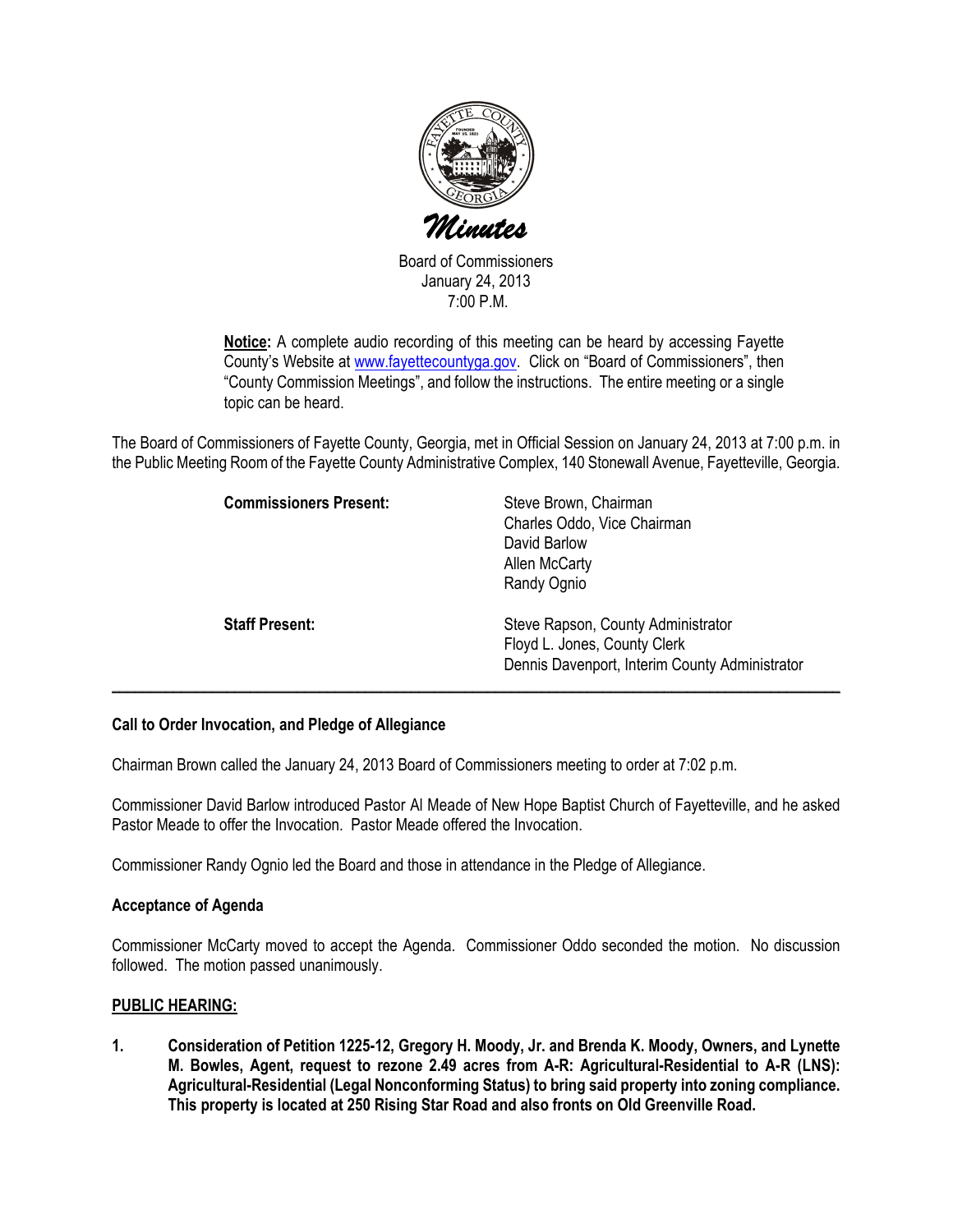Interim County Attorney Dan Davenport informed the Board that A-R (LNS) is a brand new zoning district for Fayette County, and that this was the first application the Board has received to rezone into the new zoning district. He said the practical and legal effect for a change to the district would be to transform an illegal lot into a non-conforming lot. He stated that there has always been an issue with how to deal with non-conforming lots, but he said that during the past twenty years he had never seen the new zoning district as a solution to the problem. He asked for an opportunity to look into what the County's purposes were and how the new zoning district was established since they may not be the best solution for the issue. He asked the Board to table the request until the February 28, 2013 Board of Commissioners meeting so he could return with a well-reasoned presentation. Discussion followed.

Commissioner Ognio moved to table the consideration of Petition 1225-12 until the February 28, 2013 Board of Commissioners Meeting. Commissioner McCarty seconded the motion. The motion passed unanimously. A copy of the request, identified as "Attachment 1", follows these minutes and is made an official part hereof.

# PUBLIC COMMENT:

Dawn Oparah: Ms. Oparah commended on the City of Peachtree City's effort to keep its citizens informed of openings on authorities or commissions, and said it was a very transparent way to engage citizens in the actions of the community. She said she was excited about having a new Board of Commissioners with a new commitment for transparency and doing things differently. She stated that several months ago she stood before the previous Board expressing dissatisfaction about the seating of the Ethics Board, but that she wanted to make another point about how the Ethics Board was seated. She thought it was important that when people serve on boards and authorities that the candidates should be vetted by ensuring their credentials and that the entire process should be open and fair. She said the current Ethics Board was seated in a manner that was not open. She added that the Ethics Board should have five people serving on it, and that it was important that each member of the Ethics Board should be trained. She asked the Board to look into possibly adjusting the Board both in size and expectations.

Chairman Brown replied that the current Board of Commissioners' position on boards, authorities, and committees is to solicit publically and there is an effort to get the public involved.

Arnold Martin: Mr. Martin said he has attended a few of the Ethics Board meetings, and one of the biggest issues to him was the size of the Board. He added that it should be increased to five members that would allow decisive perspectives. He said it also appeared that Ethics Board had concerns or trepidation about protocols, and he suggested that the Ethics Board be trained. He commented that it appeared that there was nothing in place allowing an alternate to immediately step up if an Ethics Board member could not be present, and that it could lead to a potential waste of taxpayers' money. He said he had heard not all of the Ethics Board members or alternates were invited or given notice about the meetings. He concluded that the Board of Commissioners has oversight of the Ethics Board and other similar bodies, and he requested the Board to increase the size of the Ethics Board to include five members and two alternate members. He also asked the Board to rewrite the Ethics Ordinance and that citizens should be involved in the process. Mr. Martin then asked the Board, and each individual Commissioner, to consider District Voting, to consider the benefits of District Voting, and to bring Fayette County into the 21<sup>st</sup> century by enacting District Voting just as the majority of counties in Georgia and the United States have done.

Bob Ross: Mr. Ross spoke about the conduct of the Ethics Board at the January 23, 2013 Ethics Hearing, and he pointed out that there were two issues brought under consideration. The first issue, he said, concerned making direct contact by a Commissioner to a department head. He thought it was odd that this issue would be brought into an ethical context when it should be an administrative policy or procedure, and that this issue may come under the duties or responsibilities of who can directly give directions to whom. He then commented on the second discussion, namely the disclosing of Executive Session proceedings, and he stated that everyone who attends Executive Session meetings is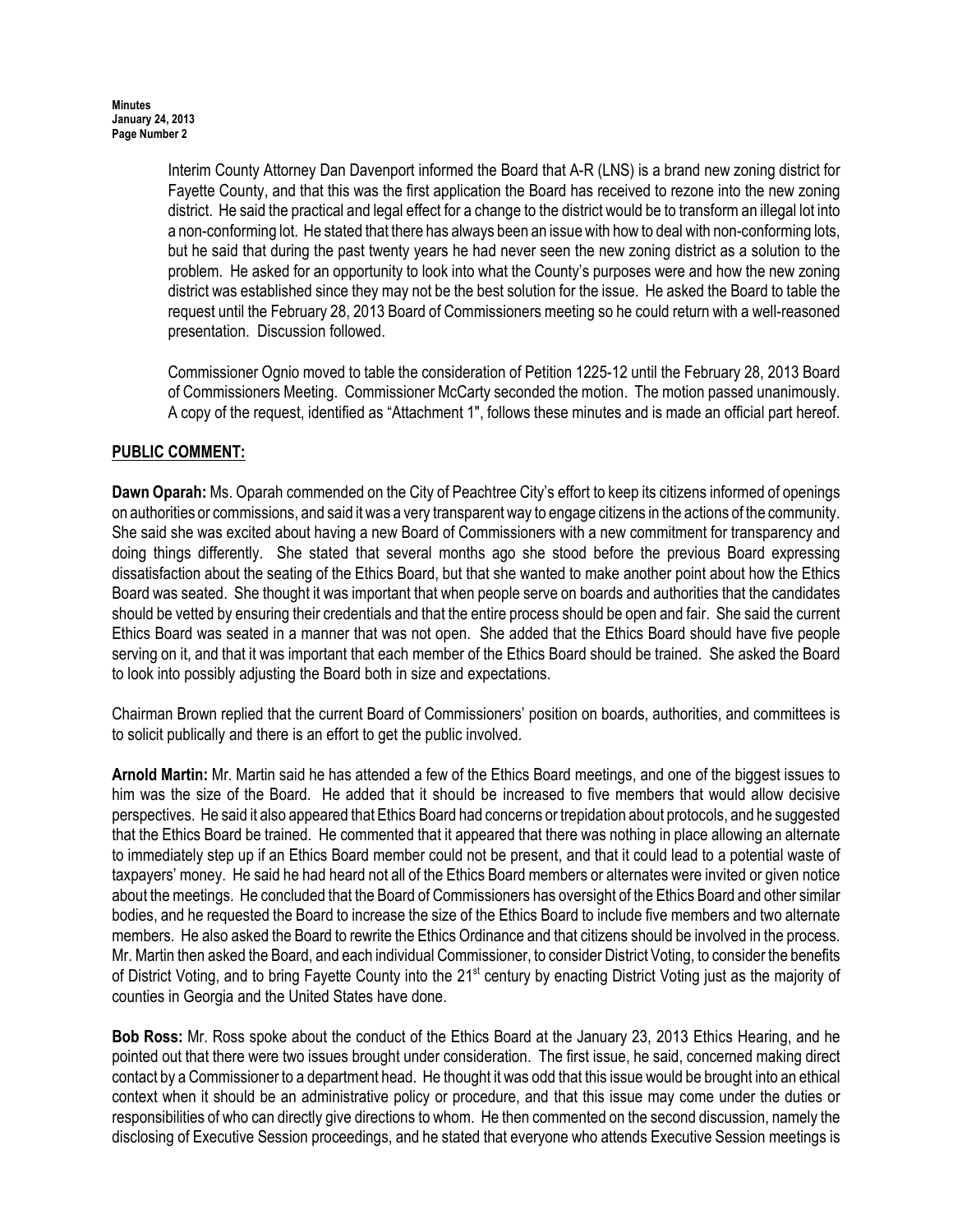Minutes January 24, 2013 Page Number 3

responsible to higher authorities than County Ordinances; such as the United States Constitution, the Georgia Constitution, and state laws. He continued that people always have the right to defend themselves physically and legally, and that if felonies were discussed in Executive Session then the attendees have the obligation to do the right thing. He concluded that the current Ethics Ordinance is flawed in those two areas, and while he hoped it would not be used for another ten years, he suggested that the Ordinance does need to be cleaned up. He also suggested that the members of the Ethics Board undergo minimal training on Robert's Rules of Order on how to run a meeting and have ethical training to help distinguish ethical lapses from policy and procedural errors. Mr. Ross also stated that he hoped Fayette County would demonstrate its capacity to hear all of its citizens and that it would elect the most qualified citizens regardless of the district they are from.

Alice Jones: Mrs. Alice Jones said she was pleased to see a new set of sitting Commissioners and she congratulated them on their elections. She informed the Board that she is Vice President of the North Fayette Community Association, and she was coming to the Board on behalf of the residents of the north Fayette area who were concerned about the stopgap processes of continuing the development of Kenwood Park. She said Mr. David Brill, who is the president of the Kenwood Park Association, has stated that there have not been any plans to continue Phases II and III of Kenwood Park. She said other areas, including Coweta County, have a state of the art amphitheater where they have public gatherings, and the facilities pay for themselves. She said there is ample acreage on the property at Kenwood Park where a similar type facility could be constructed. She recognized that there was a budget crisis and no money available for continuation of development of the park; however, she said Fayette County does have professional ball players in its community. She suggested that the County could partner with them and other sports figures to get their name on a facility, and they would put up the money to get it moving. She said she wanted to sit down with the Board and the North Fayette Community Association, and see whether or not an amenable decision could be reached for the development of the facility. She concluded that Fayetteville needs a state of the art facility that would accommodate winter and summer sports.

# CONSENT AGENDA:

Commissioner Barlow moved to approve the Consent Agenda. Commissioners Oddo and McCarty seconded the motion. No discussion followed. The motion passed unanimously.

- 2. Approval of staff's request to amend an architectural, engineering, and interior design services contract with The Howell Group by approving Change Order #1, in the amount of \$4,800.00, and authorization for the Chairman to sign the Change Order contingent upon the County Attorney's review. A copy of the request, identified as "Attachment 2", follows these minutes and is made an official part hereof.
- 3. Approval of the Water Committee's 2013 Meeting Schedule. A copy of the request, identified as "Attachment 3", follows these minutes and is made an official part hereof.
- 4. Approval of the Water Committee's recommendation to insert a letter into the February water bills informing customers about current water restrictions. A copy of the request, identified as "Attachment 4", follows these minutes and is made an official part hereof.
- 5. Approval of the Water Committee's recommendation to prepare a Resolution to swap twenty-two (22) Fayette County Water System customers with twenty (20) City of Fayetteville Water Department customers. A copy of the request, identified as "Attachment 5", follows these minutes and is made an official part hereof.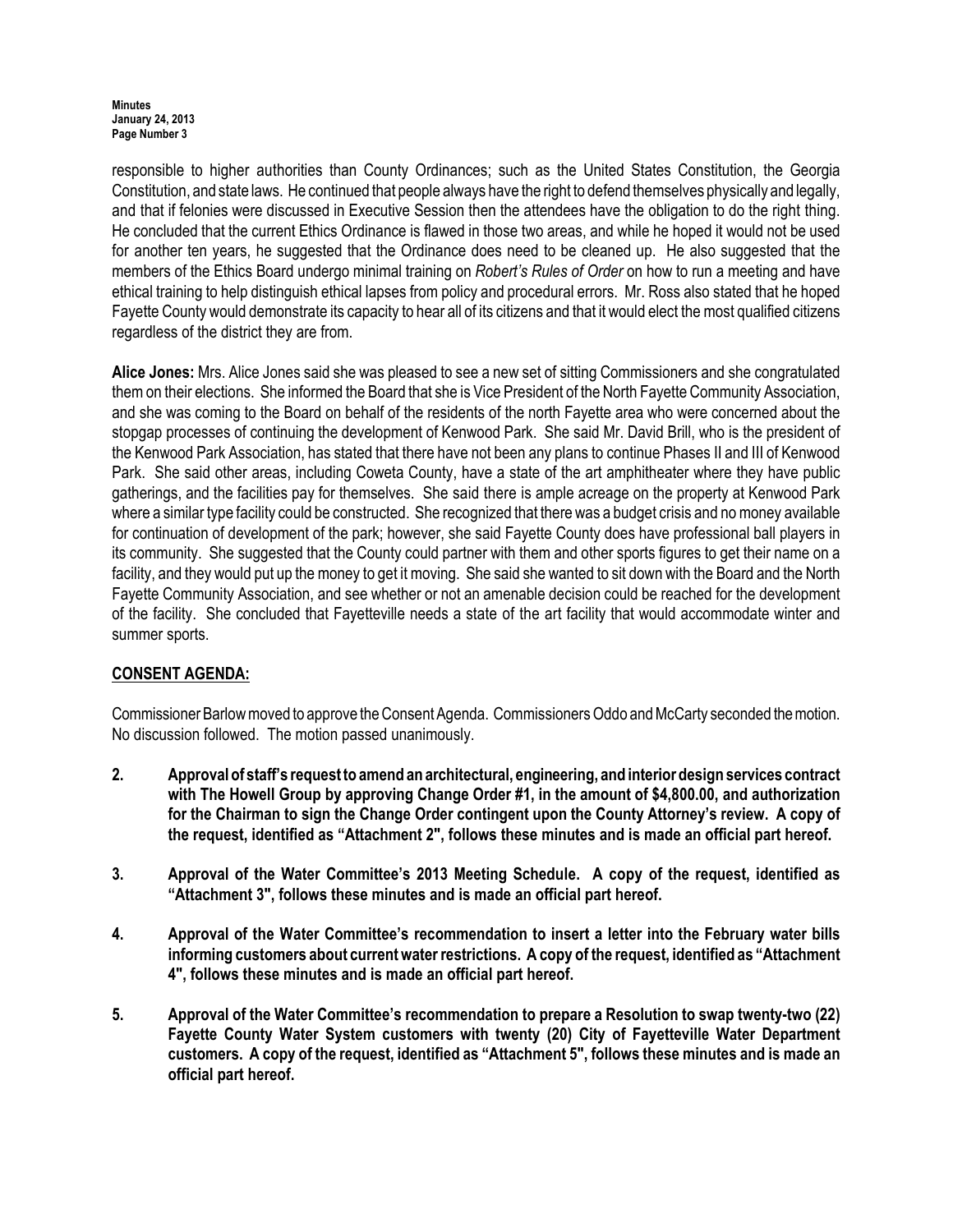- 6. Approval of a request from the Honorable Ann Jackson to install a service window in the Justice Center Lobby to accommodate separation of passport services and adopt a budget amendment to increase revenues and expenditures for this project in an amount not to exceed \$1,500.00. A copy of the request, identified as "Attachment 6", follows these minutes and is made an official part hereof.
- 7. Approval of the January 2, 2013 Board of Commissioners Minutes and the January 10, 2013 Board of Commissioners Minutes.

#### OLD BUSINESS:

8. Consideration of staff's recommendation to renew Proposal No. P764 to Jacobs Engineering Group, Inc. to conduct post-closure environmental monitoring and compliance activities at the two closed Fayette County solid waste facilities on First Manassas Mile Road for a 12-month period, in an amount not to exceed \$73,570.00.

Stormwater Maintenance Director Vanessa Birrell explained that Solid Waste responsibilities falls into her department. She stated that staff is asking the Board to consider renewing the contract with Jacobs Engineering Group, Inc. in order to continue the ongoing semiannual groundwater monitoring and the monthly methane monitoring and reporting of results and interpretations to the Environmental Protection Division (EPD). She said the contract would also be to prepare a minor modification request on the north side boundary. She said she was basing the recommendation on the following points: 1) that the contract for professional services is still very competitive and relative and 2) that there was a risk to Fayette County where, if the contract was rebid at this time, the costs to Fayette County would increase with lesser service. She stated that Jacobs Engineering Group, Inc. has accomplished much within the past years by cleaning up the previous consultant's mess; they installed a methane remediation system that has exceeded their expectations, and worked to increase a better negotiation position with the EPD on the north side boundary.

County Administrator Steve Rapson added that he spoke to the president of Jacobs Engineering Group, Inc. who agreed to lower the contract by \$6,500.00, or an 8% reduction, versus what it was bid two years ago. Additionally, Mr. Rapson reported that he told the president that this would be a three-year contract and that the County would bid out in the future, so that the next cycle that the County goes through will have a one-year contract with a two-year renewal option. Discussion followed.

Commissioner McCarty moved to approve Proposal No. P764 to Jacobs Engineering Group, Inc. in the amount of \$73,570.00, contingent upon the County Attorney's review and approval, and subject to the Chairman's signature, or Vice Chairman's signature if the Chairman is unavailable. Commissioner Oddo seconded the motion. No discussion followed. The motion passed unanimously. A copy of the request, identified as "Attachment 7", follows these minutes and is made an official part hereof.

#### NEW BUSINESS:

9. Consideration of staff's recommendation to recodify Fayette County's Ordinances through Municipal Code Corporation, in the amount of \$22,950.00 to be funded from the General Fund's Unassigned Fund Balance, and authorization for the Chairman to sign a contract or related documents contingent upon the County Attorney's review.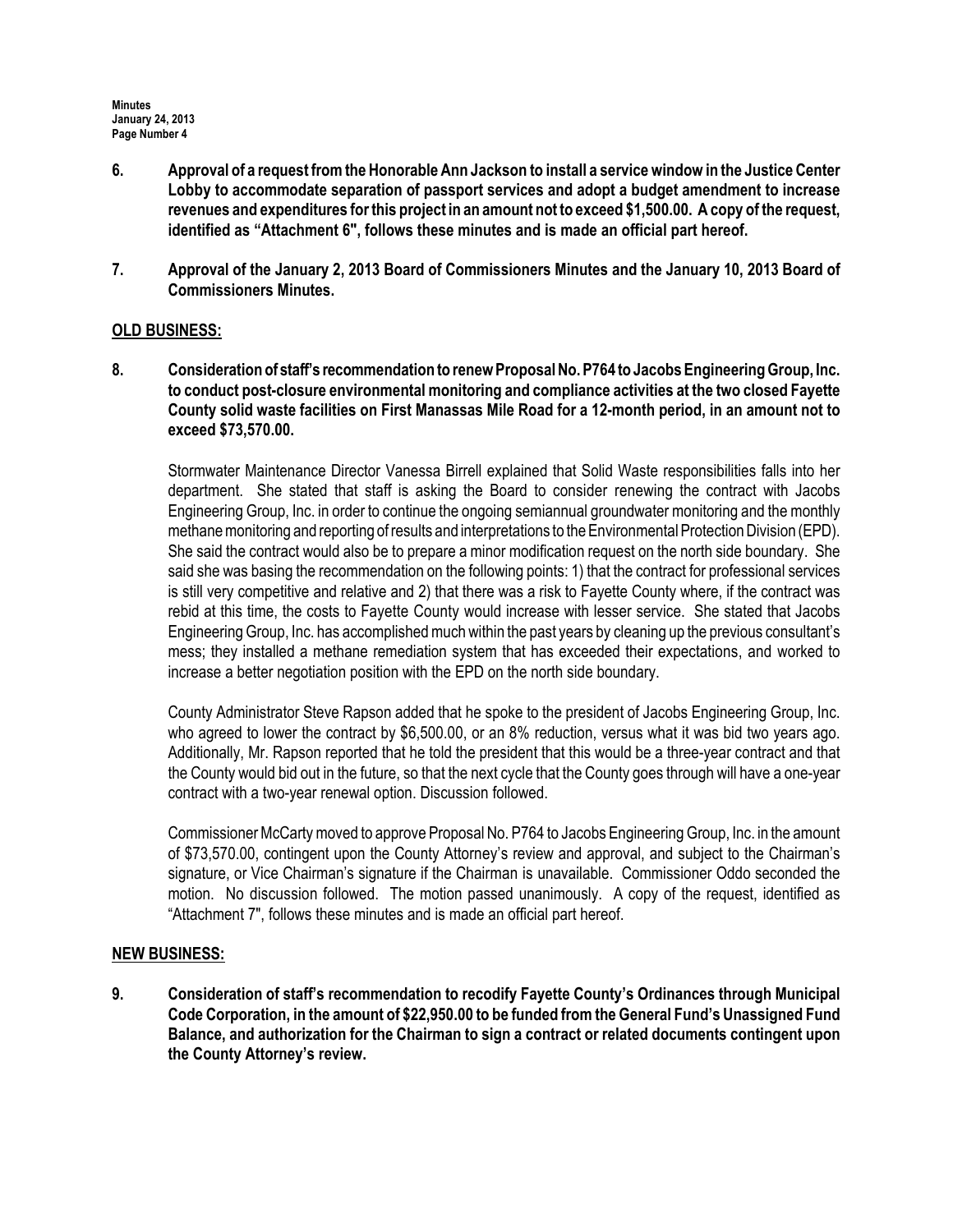County Administrator Steve Rapson reported that as the County approves local ordinances, those ordinances are sent to Municipal Code Corporation whom the County has done business with for the last twenty years. He said Municipal Code Corporation is basically a sole-source vendor, and that Fayette County actually contacted ten other counties, and each of them is using Municipal Code Corporation. He said Municipal Code Corporation takes the ordinance and put it into codified form. He further reported that the ordinances for Fayette County have not been updated since 2007, so there are currently fifty-seven (57) ordinances that need to be revised. He said it makes it extremely difficult to move forward because if there are any ordinances or any codifications to be change, all of those codifications ripple as they are changed. He said the bid price was to reach out to Municode and have those 57 ordinances codified. He concluded that in the future the ordinances will be submitted at least yearly or biyearly in order to stay on top of this subject. Discussion followed.

Commissioner Barlow moved to accept staff's recommendation to recodify Fayette County's ordinances through Municipal Code Corporation, in the amount of \$22,950.00 to be funded from General Fund's Unassigned Fund Balance, and to authorize the Chairman to sign a contract or related documents contingent upon the County Attorney's review. Commissioner McCarty seconded the motion. Ms. Dawn Oparah commented "that it is about time." No other discussion occurred. The motion passed unanimously. A copy of the request, identified as "Attachment 8", follows these minutes and is made an official part hereof.

# ADMINISTRATOR'S REPORTS:

Meet and Greet: County Administrator Rapson reported that beginning next week he will be going around and meeting individually with all of the elected officials, the constitutional officers, as well as all the department heads. He said that effort would take him up until mid-February to meet everyone. He said if you do not see him in his office and his light is on, then he is somewhere around the County.

Temporary Security: County Administrator Rapson reported that next week the County would begin with a temporary security fix with regards to securing Commission chambers so that if a resident would go to the restroom they cannot walk through the entire corridor anymore. He said the front entrance ways would be secured as well.

Stormwater Notices: County Administrator Rapson reported that all the Stormwater Notices for the Town hall Meetings were actually at the Post Office earlier in the day. He reminded the public that the Town hall Meetings were scheduled for February 13, March 4, and March 25, 2013.

# ATTORNEY'S REPORTS:

Executive Session: Interim County Attorney Dennis Davenport informed the Board that he had two items to discuss in Executive Session involving pending litigation and to review the Executive Session Minutes from January 10 and January 22 Called Meeting.

#### COMMISSIONERS' REPORTS:

Commissioner McCarty: Commissioner McCarty said he was still excited about getting 5-0 votes since he was accustomed to 3-2 votes and he was always on the "two" side.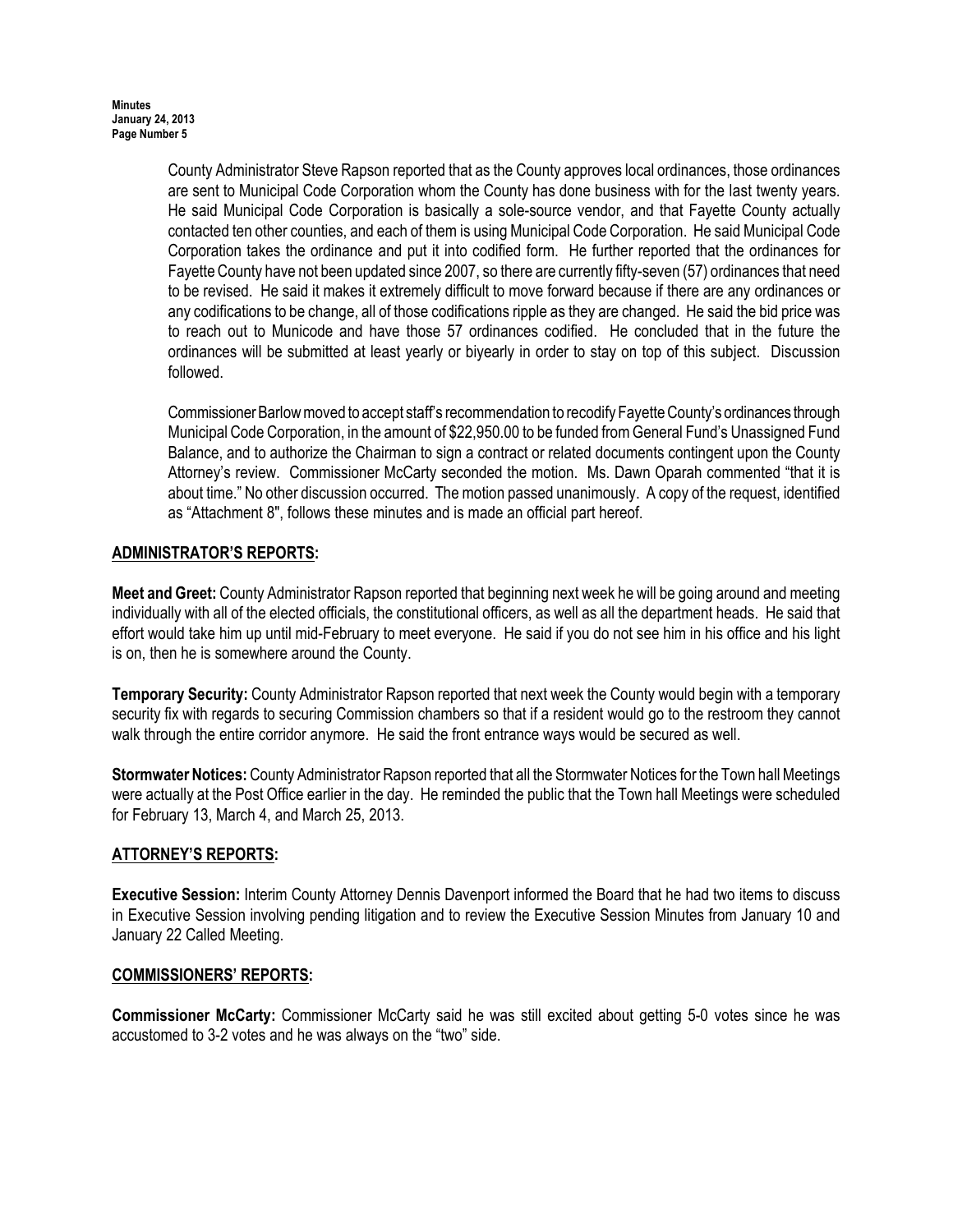**Minutes** January 24, 2013 Page Number 6

Commissioner Oddo: Commissioner Oddo pointed out that there were a number of people present but that not everyone has spoken. He thanked everyone for coming, asked them to keep coming, and he encouraged people to participate in their government.

Commissioner Barlow: Commissioner Barlow agreed with Commissioner Oddo's comments.

Commissioner McCarty: Commissioner McCarty said he wanted people to understand that the Ethics system that Fayette County currently has was not voted upon by any of the current County Commissioners, and that two of the Commissioners voted against it.

Chairman Brown: Chairman Brown pointed out that there is an easel in the back of the room with a copy of the Resolution that was passed on January 2, 2013, and it expresses the Board's commitment to where it stands in terms of its values and principles. He said one of the things that are found in that document is that the Board owns up to its problems and takes care of its problems. He said an issue was raised in the public comment section, and justifiably so, that the County did not contact the alternates for the Ethics Board. He said the Board owns that, it was a mistake, it has been corrected, and it will never happen again. Chairman Brown also thought it was a marvelous idea to put citizens together to look at the Ethics Ordinance. He also commented on Mrs. Jones' suggestion saying it was a wonderful idea to and suggesting if anyone had Calvin Johnson's number he would call personally. He noted that Fayette County has some really high-profile citizens and the Board would love to name a park after them if they are willing to put forward some funds.

### EXECUTIVE SESSION:

Pending Litigation: Chairman Brown moved to proceed into Executive Session on two pending legal items and for the Board to review the Executive Session Minutes for January 10 and January 22. Commissioner McCarty seconded the motion. No discussion followed. The motion passed unanimously.

The Board of Commissioners recessed into Executive Session at 7:42 p.m. and returned to Official Session at 9:25 p.m.

Return to Official Session: Commissioner Barlow moved to come out of Executive Session. Commissioners McCarty and Ognio seconded the motion. No discussion followed. The motion passed unanimously.

Executive Session Minutes: Commissioner Oddo moved to approve the January 10 and January 22 Executive Session Meeting Minutes. Commissioner McCarty seconded the motion. No discussion followed. The motion passed unanimously.

Executive Session Affidavit: Commissioner Ognio moved to authorize the Chairman to sign an Executive Session Affidavit for two pending legal items. Commissioner Barlow seconded the motion. No discussion followed. The motion passed unanimously. A copy of the Executive Session Affidavit, identified as "Attachment 9", follows these minutes and is made an official part hereof.